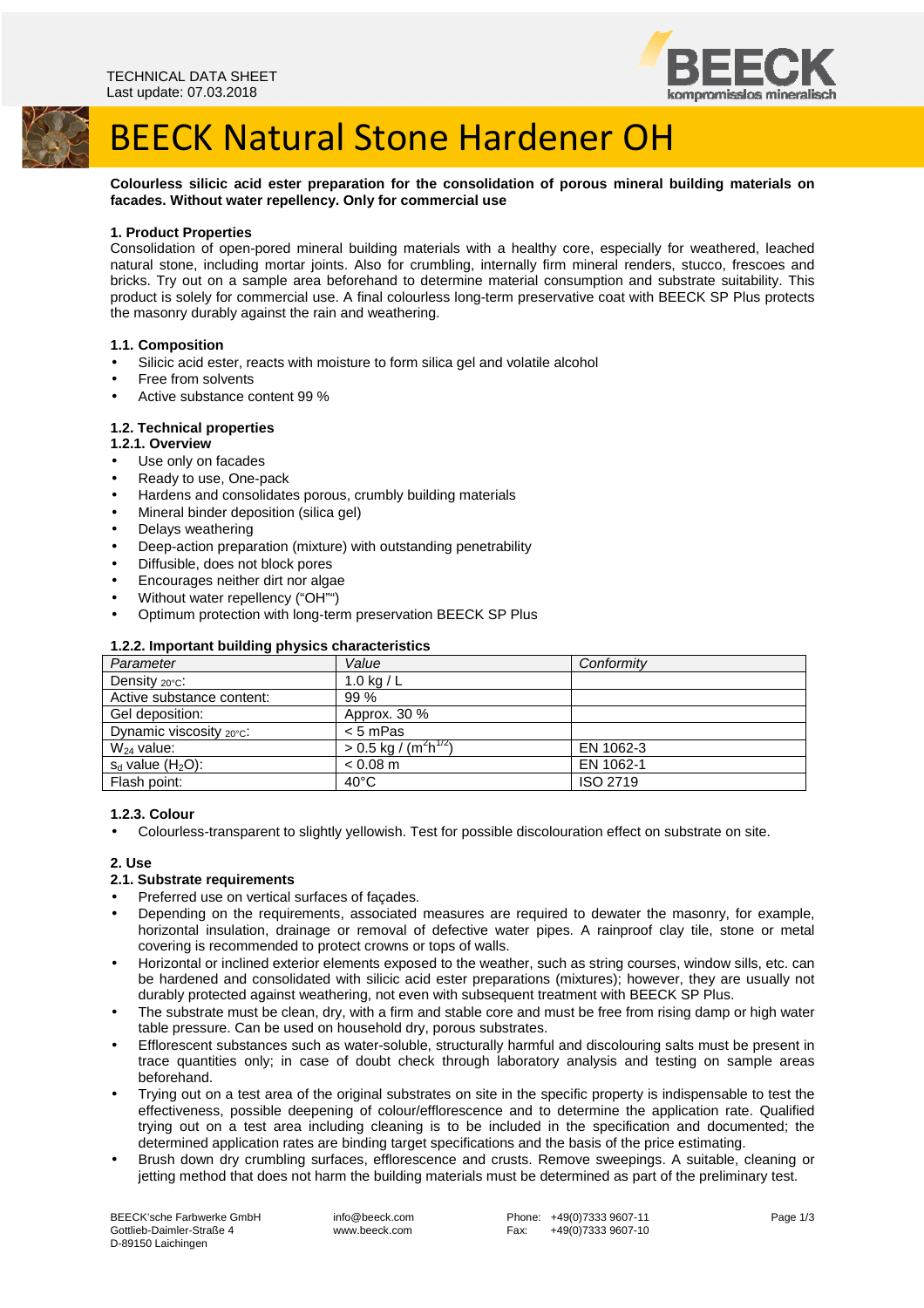

# BEECK Natural Stone Hardener OH

- Clean substrates by means of a dry method wherever possible; drenching results in salt transport. Use cleaning agents containing wetting agents sparingly; rewash with clean water. Remove biogenic crusts by mechanical methods. Treat algae infested surfaces with BEECK Fungicide according to the factory specifications.
- Check the masonry joints, remove defective material, clean and make good with suitable (e.g. trass lime) jointing mortar of the same type and texture. Stone replacement measures if required.
- If used for stone restoration work, follow listed building conservation specifications.

# **2.2. Brief information on the standard system**

- Clean substrate and saturate by flow coating with BEECK Natural Stone Hardener OH according to factory specifications.
- Can be coated over after 3 to 4 weeks at the earliest, e.g. with Beeckosil or BEECK Concrete/Stone Glaze.
- Subsequent long-term preservation with BEECK SP Plus as required. Saturated flow coat application of BEECK SP Plus, at least 2 weeks after stone hardening or coating.

#### **2.3. Substrate and preparatory treatment**

- **Natural stone, brick; lime render (CSI II), lime cement render, cement render, stucco, fresco:**  Check for porosity, absorbency and efflorescence, if suspected, determine the content of structurally damaging, water soluble salts. Use only on firm, morphologically homogeneous stones and substrates with a "healthy core". Do not use to "bond" already detached case hardened surfaces or crusts. Use suitable, gentle cleaning method and do not carry out stone hardening until after the substrates have dried pore-deep. Remove any lime sinter using BEECK Etching Fluid. Brush off old mineral coatings: Blast clean or strip filmforming synthetic resin and emulsion coatings pore-deep.
- **Unsuitable substrates** are, for example, horizontally installed, mechanically stressed building materials, in contact with the soil or exposed to standing water/high water table pressure/rising water, such as stone floors, stairs, planters, well surrounds or slope masonry walls. Cannot be used in case of hygroscopic moisture and high content of structurally harmful, water soluble salts. Can also not be used on solventswellable substrates and composites (ETICS) containing synthetic resin. Low porosity building materials are unsuitable, e.g. granite and glazed ceramics. Use the product in exterior areas only, with good ventilation; never use in closed rooms, basements or manholes.

# **2.4. Application instructions**

#### **2.4.1. General information**

Check substrate suitability (see 2.1 and 2.3). Pay particular attention to the porosity, absorbency, strength and texture of the substrate. Test if it is suspected that substrate contains structurally harmful salts. Ensure qualified substrate testing, trying out on a test area and use.

#### **2.4.2. Application**

- BEECK Natural Stone Hardener OH is a deep-action preparation (mixture) and is applied optimally by flow coating wet-in-wet several times within around 20 minutes. Electric pumps and pressure sprayers with low pressure and solvent-resistant hose are suitable. Do not atomise material, if necessary remove nozzle. Application with a brush is possible for small areas. Use a brush to spread surplus material in bearing joints and recesses and runs and sags. Repeat impregnation until practically no more material is absorbed by the building material. Spread surplus material with a brush, avoid running onto adjacent areas or into the soil.
- Always wash down surface 30 minutes after the last impregnation at the latest using pure solvent (e.g. BEECK Lacquer Thinner, white spirit, turpentine substitute) and dab off any surplus liquid, in order to avoid incrustations and bloom.
- Application temperature: 10°C to 25°C, relative humidity approx.  $40 70$  %.
- Do not use on heated surfaces, in wet conditions and in the blazing sun.
- After impregnating the masonry, leave for at least  $2 3$  weeks and use scaffolding sheeting to protect against rain, damp and intense sunshine.
- Determine the effectiveness and application rate beforehand by trying out on a test surface; see substrate and preparation. Check target application rate during use, e.g. coverage per container.
- Avoid contact with adjacent materials (plastic, joint sealant, glass, metal, ceramics, lacquer, bitumen, etc.). Cover areas well, wash off splashes immediately. Do not atomise material, caution is required in windy conditions!

#### **3. Application Rate and Container Sizes**

The application rate is highly dependent on the absorbency and pore volume of the substrate, from approx. 0.5 L up to 10 L per m². Test on site beforehand and check during use (coverage per container). Container sizes: 5 L / 30 L

 info@beeck.com www.beeck.com